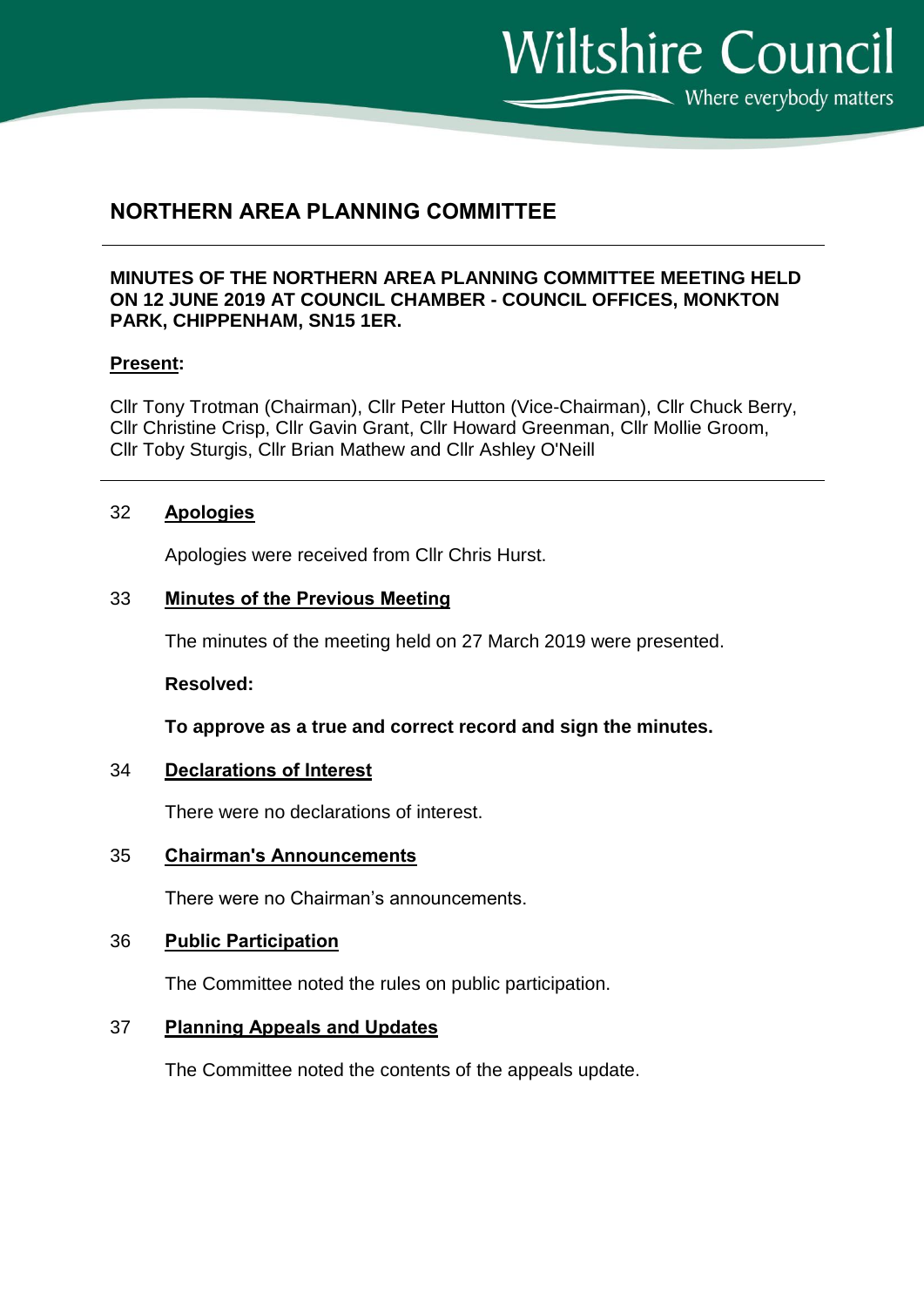# 38 **The Wiltshire Council (Parish of Ashton Keynes) Path no.41 Definitive Map and Statement Modification Order 2018**

Public participation

Alvin Lindley, the landowner, spoke in objection to the application.

Dave Wingrove, Chairman of Ashton Keynes Parish Council, spoke in support of the application.

The Rights of Way Officer, Janice Green, introduced a report which recommended that the "The Wiltshire Council (Parish of Ashton Keynes) Path no.41 Definitive Map and Statement Modification Order 2018", made under Section 53 of the Wildlife and Countryside Act 1981, be forwarded to the Secretary of State for the Environment, Food and Rural Affairs for determination, with a recommendation from Wiltshire Council that the Order be confirmed without modification.

Key issues highlighted included: whether the claimed path was dedicated as a public path by the landowner and acceptance of the route by the public, as required at common law and the use of permissive path signage on the claimed path.

Members of the Committee then had the opportunity to ask technical questions of the officer which focused on the historic maps detailed in the report.

Members of the public then had the opportunity to address the Committee, as detailed above.

Cllr Chuck Berry, Division Member, spoke regarding the application with the main point focusing on use of the path by local residents.

The Rights of Way Officer addressed some of the issues raised by the public and local members with the main points focusing on the present landowner seeking to correctly identify and align recorded public rights of way over the land following its purchase in 2015, with the assistance of the Wiltshire Council Rights of Way Department, (the definitive map being without prejudice to the existence of additional unrecorded public rights); ,permissive path signage and the landowner depositing with Wiltshire Council a plan and statement (Form CA16) under Section 31(6) of the Highways Act 1980, in April 2016 to negative the intention to dedicate additional rights of way over the land from that date onwards.

At the start of the debate a proposal was moved by Cllr Chuck Berry, seconded by Cllr Howard Greenman to forward the Order to the Secretary of State for Environment, Food and Rural Affairs, with a recommendation from Wiltshire Council that the Order be confirmed without modification.

During the debate the main points raised were regarding permissive signage and the accuracy of the report.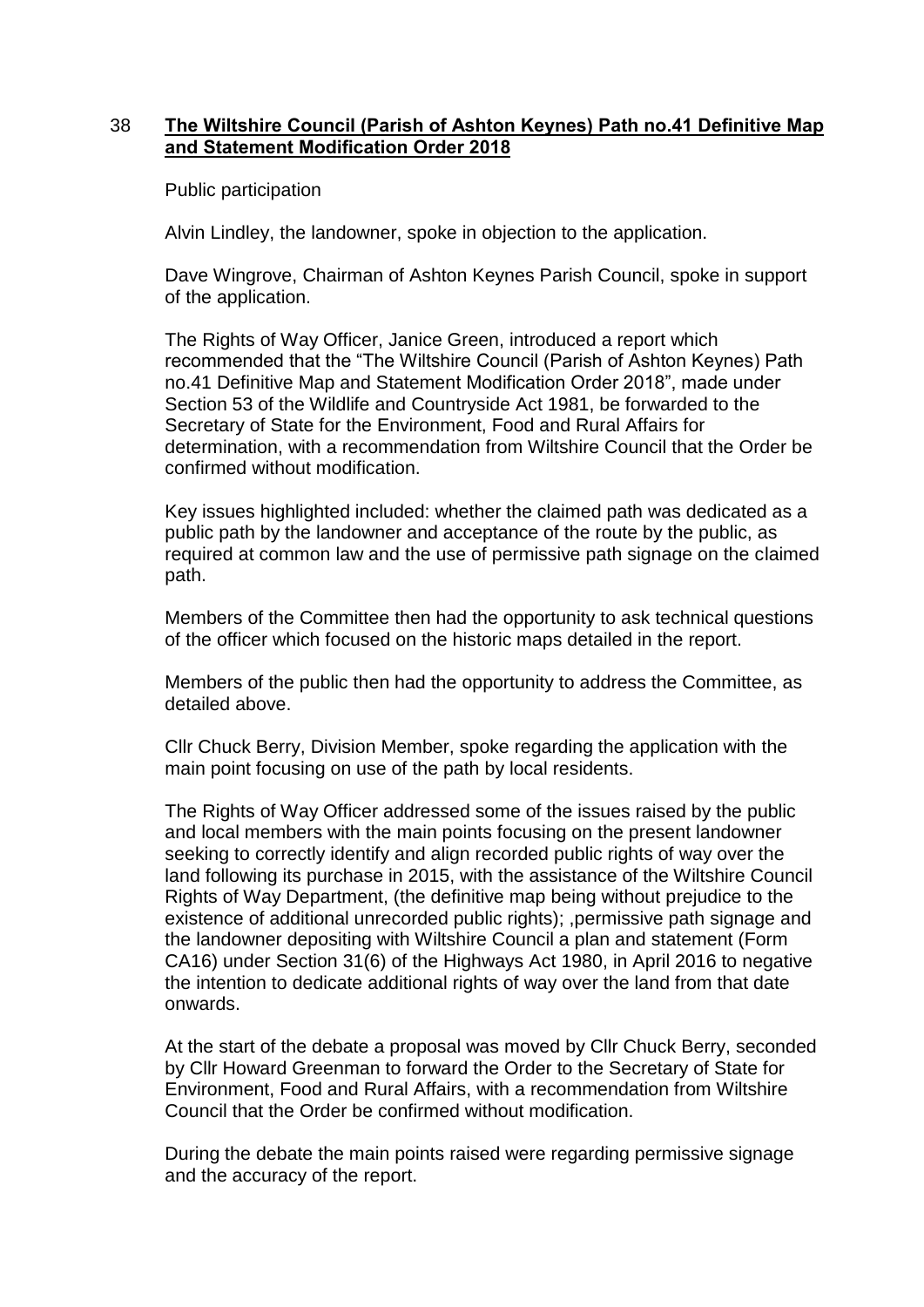# **Resolved**

**That "The Wiltshire Council (Parish of Ashton Keynes) Path no.41 Definitive Map and Statement Modification Order 2018", made under Section 53 of the Wildlife and Countryside Act 1981 be forwarded to the Secretary of State for the Environment, Food and Rural Affairs for determination, with a recommendation from Wiltshire Council that the Order be confirmed without modification.**

# 39 **Planning Applications**

The Committee considered the following application:

# 40 **18/09895/FUL - The Hullavington Arms, The Street, Hullavington**

Public participation

Bob Acott, local resident, spoke in objection to the application.

Cliff White, local resident, spoke in objection to the application.

Simon Clarke, local resident, spoke in objection to the application.

Maggie Bawden, Chairman of Hullavington Parish Council, spoke in objection to the application.

Ben Pearce, the agent, spoke in support to the application.

The Planning Officer, Simon Smith, introduced a report which recommended granting planning permission, subject to conditions, for the erection of one dwelling with associated parking and car port, access and landscaping.

Key issues highlighted included: principle of development; impact on the scale and character of the existing site/buildings; impact on the context and character of the surrounding area; impact on heritage assets; impact on neighbour amenity; parking/highways concerns and the emerging Hullavington Neighbourhood Development Plan.

Members of the Committee then had the opportunity to ask technical questions of the officer which focused on the emerging Hullavington Neighbourhood Development Plan; impact on the scale and character of the existing site/buildings and parking/highways concerns.

Members of the public then had the opportunity to address the Committee, as detailed above.

Cllr Toby Sturgis, on behalf of the Division Member, spoke regarding the application with the main points focusing on the impact on the context and character of the surrounding area; impact on heritage assets; the emerging